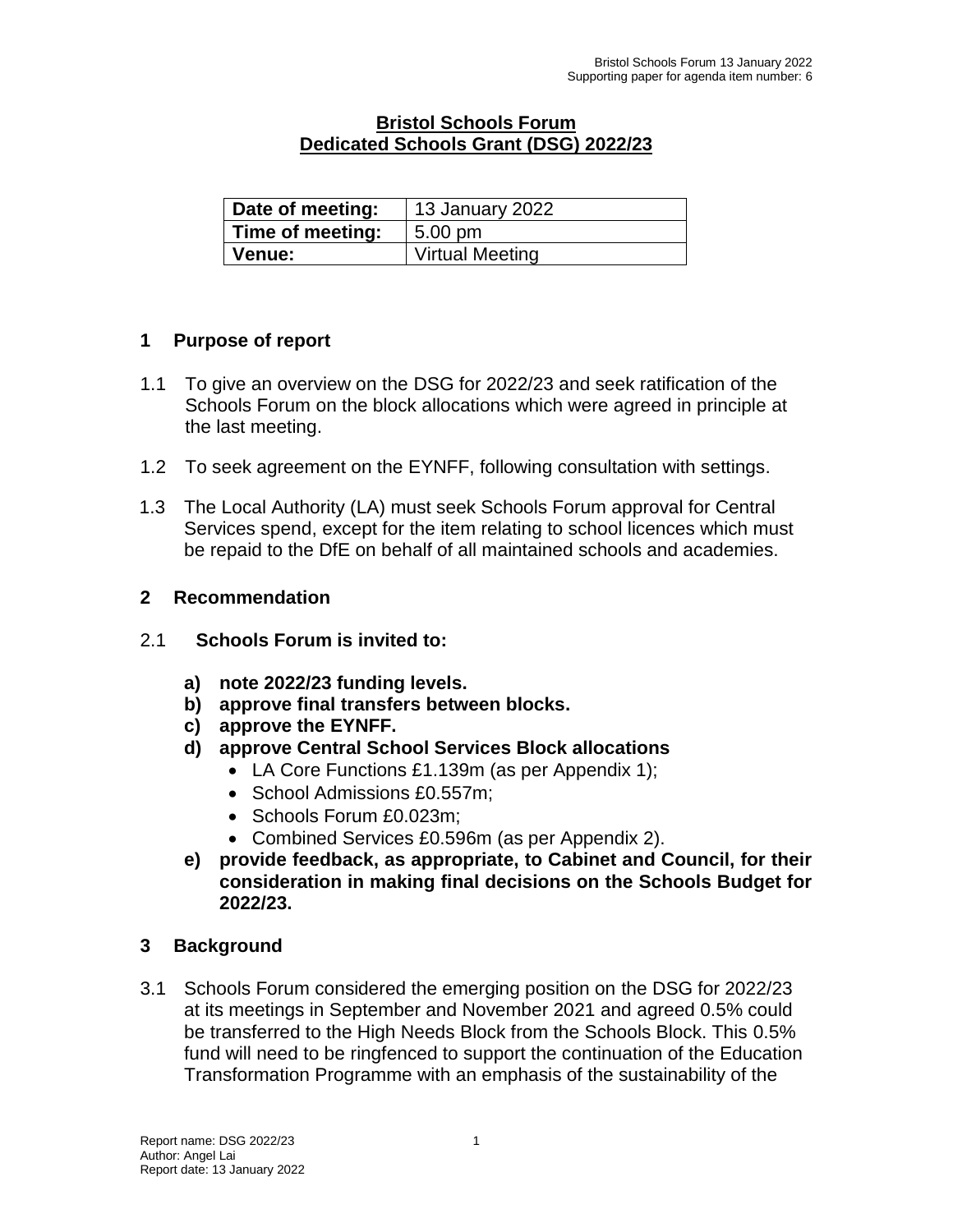High Needs Block. These recommendations were made following consultation with schools.

3.2 The final data and allocations from the Education and Skills Funding Agency (ESFA) were released on 16 December 2021 and the results of both events have informed this report.

# **4 DSG 2022/23**

- 4.1 The funding in the DSG is primarily generated by pupil numbers from the October 2021 census, which recorded 35,360 primary age pupils. Decrease of 507 from October 2020 (1.4%, 35,867), continuing the decline in primary age population (which fell by 283 (-0.78%) between October 2020 and October 2019).
- 4.2 Secondary age pupil numbers continue to increase, with October 2021 counting 20,759 – an increase of 641 (3.2%) on October 2020. This also continues the trend (October 2020 was an increase of 757 (3.95%) on October 2019).
- 4.3 Funding per pupil has increased (by 2.5% for primary and 2.8% for secondary) over the 2021-22 levels. The overall increase in the DSG, is £13.257m giving a total DSG of £418.846m.
- 4.4 Table 1 shows the funding allocations in each block for 2022/23 compared to the final allocations for 2021/22.

| <b>DSG blocks</b>                    | <b>Final</b><br>2021/22<br><b>DSG</b><br>allocation | <b>DSG</b><br>2022/23<br>allocation | <b>Increase</b> | Change   |
|--------------------------------------|-----------------------------------------------------|-------------------------------------|-----------------|----------|
|                                      | £m                                                  | £m                                  | £m              | %        |
| <b>Schools Block</b>                 | 297.264                                             | 306.192                             | 8.928           | $+3.0%$  |
| <b>Central School Services Block</b> | 2.774                                               | 2.742                               | (0.031)         | $-1.1%$  |
| <b>High Needs Block</b>              | 68.366                                              | 75.523                              | 7.157           | $+10.5%$ |
| <b>Early Years Block</b>             | 37.185                                              | 34.388                              | (2.797)         | $-7.5%$  |
| <b>Total</b>                         | 405.589                                             | 418.846                             | 13.257          | 3.3%     |

Table 1 – DSG Allocations

4.5 **Central Services Block.** This block is funded in two parts, for ongoing and historic responsibilities. The funding for historic commitments has been reduced again by 20% (£0.149m) from £0.745m to £0.596m. It remains an aim of ESFA to withdraw this funding over time. The historic responsibilities' part supported two areas: contribution to Combined Services and Prudential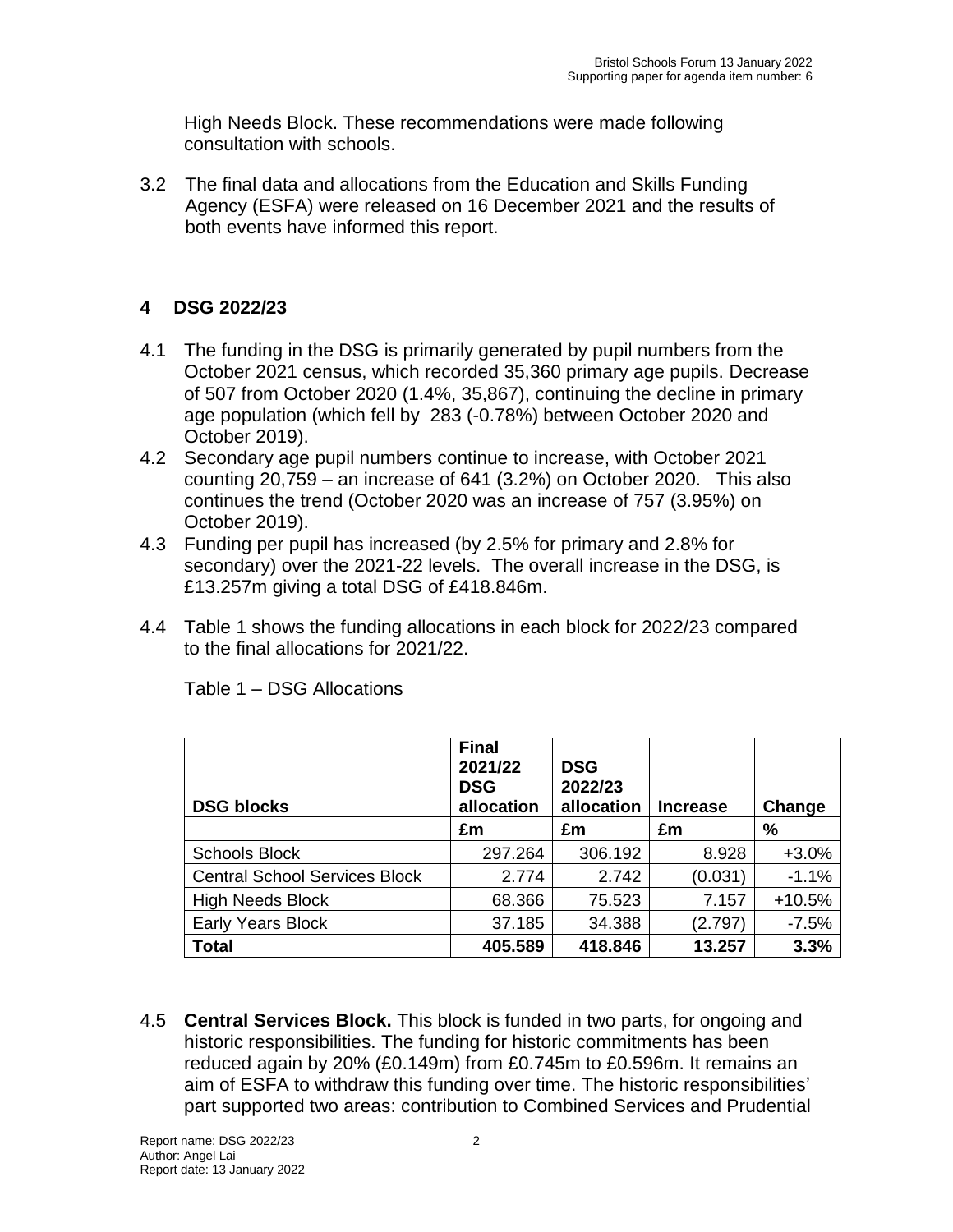Borrowing. The prudential borrowing element has not been required for some time, so the LA has maintained the contribution to combined services at £0.599m and then transferred the remainder of the historic responsibilities portion to support High Needs.

The 2022-23 allocation for historic responsibilities is £0.596m, so the LA needs to trim the contribution to combined services by £0.003m with no spare element to transfer to high needs or elsewhere.

- 4.6 **High Needs Block.** The High Needs Block has received another substantial increase in funding (of 10.5%) but this block continues to be under pressure. Current spending levels in 2021/22 indicate that the increased allocation will not cover spending at the same level as this year and does not provide any additional funding for growth, additional need or historic shortfalls.
- 4.7 Forecast in-year spend in 2021/22 is £17.101m over budget. Table 2 shows the forecast position for 2021/22 and 2022/23 highlighting the ongoing deficit position. In this table the spend for 2022/23 has been projected as per the latest mitigated DSG Management Plan (January 2022 updated version) but it is likely that this will change depending on the upward pressures of rising demand and rising costs against planned mitigations in this block.

Table 2 – High Needs Analysis

|                                       | 2021/22 | 2022/23 |
|---------------------------------------|---------|---------|
|                                       | £m      | £m      |
| Latest Block Allocation               | 68.366  | 75.523  |
| Transfer from CSSB                    | 0.147   | 0       |
| Transfer from Schools Block           | 1.400   | 1.531   |
| Total Block Funding                   | 69.913  | 77.054  |
|                                       |         |         |
| Forecast Spend                        | 85.614  | 88.848  |
| <b>Education Transformation spend</b> | 1.400   | 1.531   |
| Total Spend                           | 87.014  | 90.379  |
|                                       |         |         |
| In year over/(under) spend            | 17.101  | 13.325  |
|                                       |         |         |
| Opening Balance b/f                   | 11.797  | 28.898  |
| <b>Closing Balance c/f</b>            | 28.898  | 42.223  |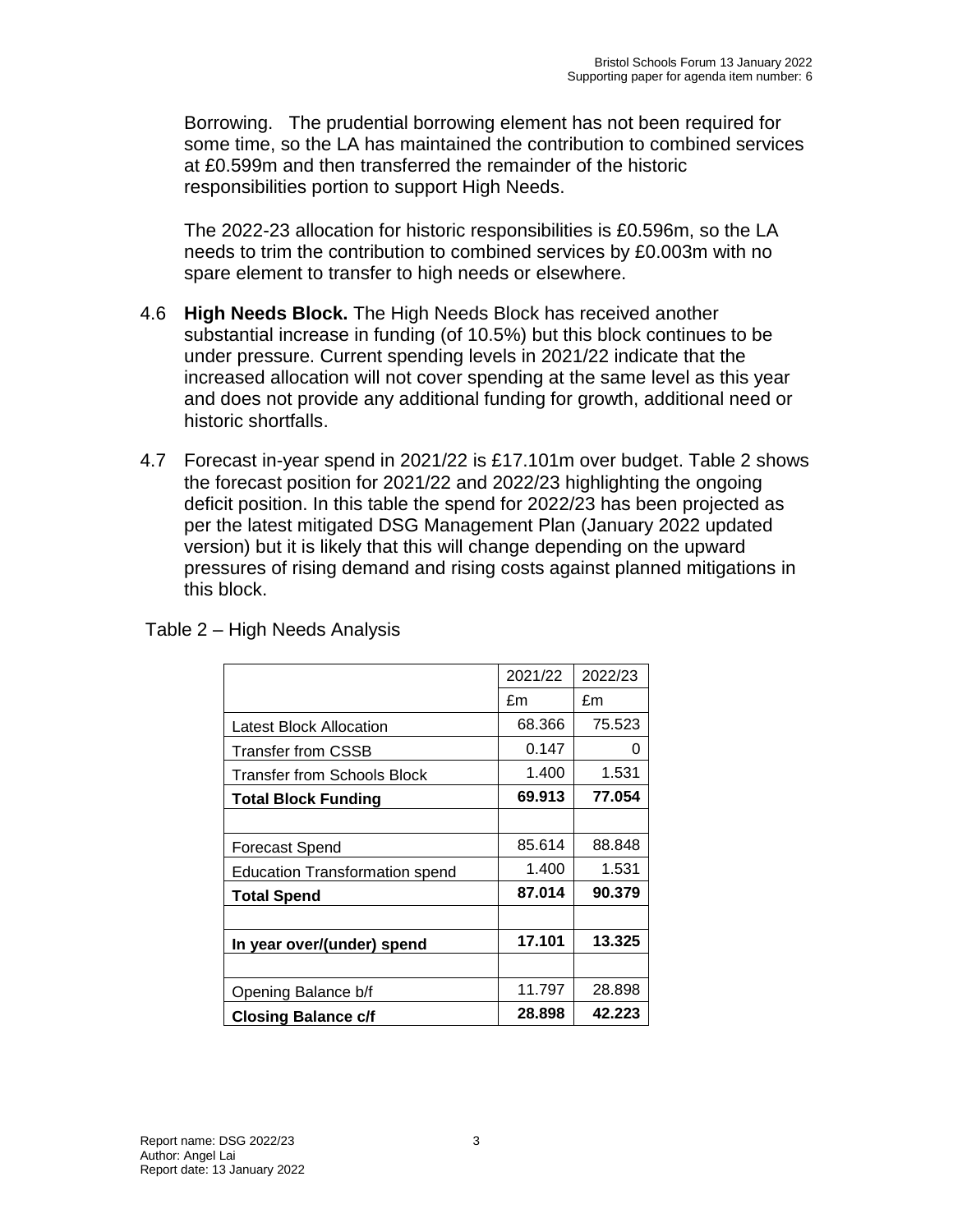- 4.8 For the 2021/22 budget £1.4 was transferred from the Schools Block to the High Needs Block with agreement from forum, and this funding is being used to support the Education Transformation Programme. At the November meeting Forum agreed to the transfer of 0.5% of the schools' block into the High Needs Block. This funding will not be used to support general High Needs activities but as agreed will be used to support the continuing work and aims of the transformation programme as previously presented to forum.
- 4.9 **Schools Block** Details on this block are covered in a separate paper on this agenda.
- 4.10 **Early Years Block.** The allocation is still indicative at this stage as the majority of the funding in this block is based on census data throughout the year, so the actual amount will be updated by ESFA once these later participation census figures are known.
- 4.11 The release of the block allocations also included the first indication of the hourly rates for 2021/22. For 3 & 4 year old the rate will remain unchanged at £5.69, whereas the 2 year old rate will increase by 21p to £5.80. This will mean a real-term reduction in funding for 3 & 4 year old as costs are increasing with frozen funding levels per pupil. These are the rates used to calculate funding to the LA, the rates paid to providers are outlined in section 5 of this report.
- 4.12 The Maintained Nursery School supplementary funding has reduced from £0.716m in 2021/22 to £0.542m for 2022/23. This is a direct result of reduced participation numbers recorded at maintained nursery schools, part-time equivalents at January 2021. The reduction in participation is largely considered to be as a result of the pandemic.
- 4.13 **Overall position.** Table 3 shows the effect on the block funding position and outlines the 2022/23 Budget, it also shows the forecast carry forward amounts against each block.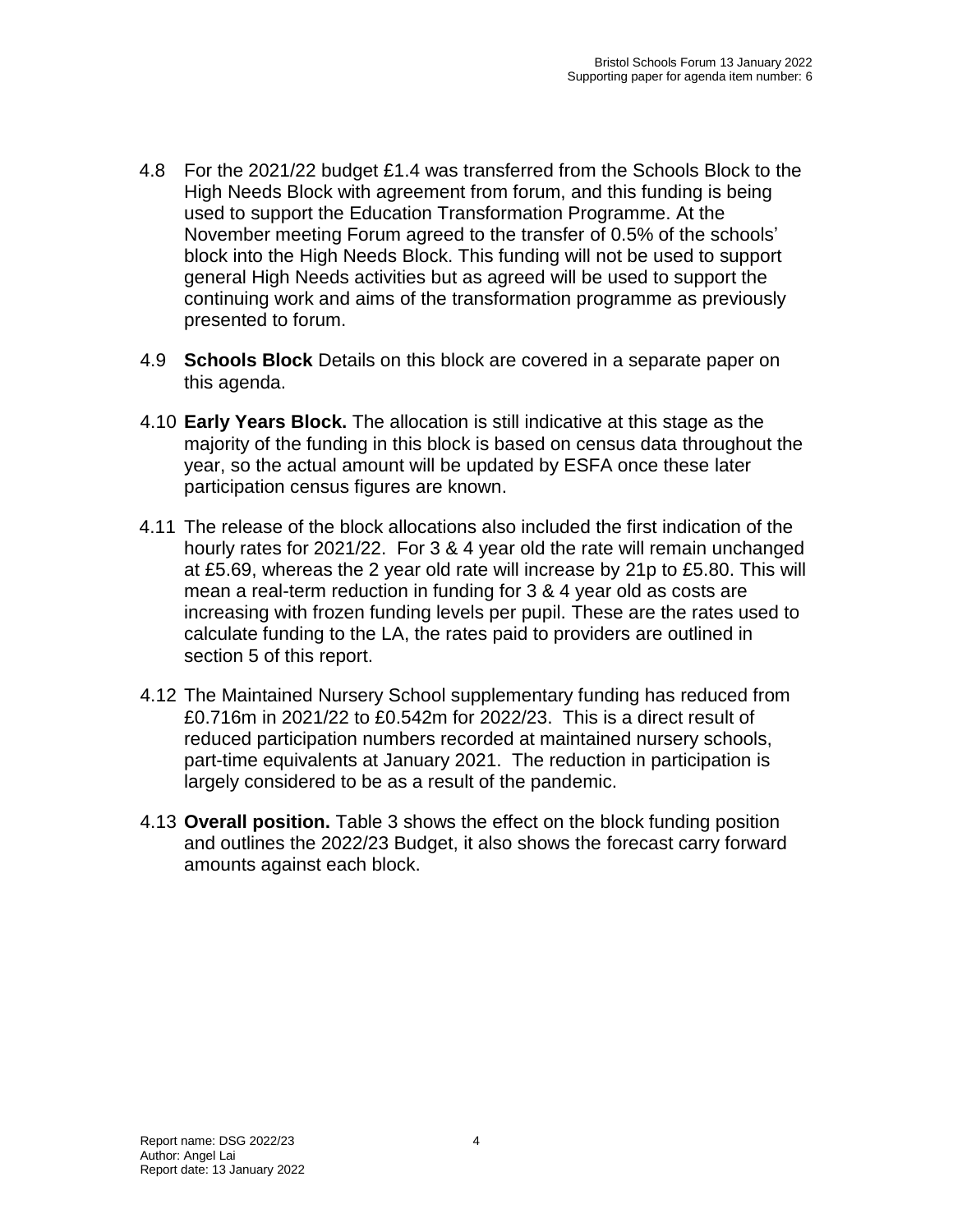| <b>DSG Blocks</b>             | <b>Balance</b><br>brought<br>forward<br>from<br>2021/22<br>(forecast)<br>£m | 2022/23<br><b>DSG</b><br>allocation<br>£m | <b>Movement</b><br>between<br>blocks<br>£m | <b>Final DSG</b><br>budget<br>2022/23<br>£m | <b>Estimated</b><br>spend<br>2022/23<br>£m | Carry<br>forward<br>balance at<br>end of<br>2022/23<br>£m |
|-------------------------------|-----------------------------------------------------------------------------|-------------------------------------------|--------------------------------------------|---------------------------------------------|--------------------------------------------|-----------------------------------------------------------|
| Schools block                 | (1.714)                                                                     | (306.192)                                 | 1.531                                      | (304.661)                                   | 304.661                                    | (1.714)                                                   |
| De-delegation                 | (0.553)                                                                     |                                           |                                            | (0)                                         | 0.553                                      | $\Omega$                                                  |
| <b>Central Services Block</b> | 0                                                                           | (2.742)                                   | $\Omega$                                   | (2.742)                                     | 2.742                                      | $\Omega$                                                  |
| <b>High Needs Block</b>       | 28.898                                                                      | (75.523)                                  | (1.531)                                    | (77.054)                                    | 90.379                                     | 42.223                                                    |
| Early Years                   | 0.147                                                                       | (34.388)                                  |                                            | (34.388)                                    | 34.707                                     | 0.466                                                     |
| <b>Total</b>                  | 26.778                                                                      | (418.846)                                 | 0.000                                      | (418.846)                                   | 432.489                                    | 40.975                                                    |

#### **Table 3: Forecast block budgets after movements between blocks and carry forward amounts.**

## **5 EYNFF**

- 5.1 The rates outlined in section 4.10 are those which generate funding to the LA. There have been no significant changes in the guidance regarding how local authorities must distribute funding to providers but there is still a requirement to consult with providers prior to setting rates. Despite delays in releasing the data for early years meant that our consultation was also delayed, final consultation results is summarised in Table 4 below.
- 5.2 Providers were asked for their views on the base rate, supplements and the rates for SEN. Our proposal was to pass on any increase in the base rate to providers, to keep the same deprivation and quality supplements and to maintain the EY SEN rates. As at 4<sup>th</sup> January 2022 60 out of 377 providers had responded to the survey, with the following replies to the questions;

|                                                     | %     | ℅               |
|-----------------------------------------------------|-------|-----------------|
| Question                                            | Agree | <b>Disagree</b> |
| Base rate - pass on all of any increase to provider | 80    | 20              |
| Supplement - keep deprivation supplement as current | 88    | 12              |
| Supplement - use System Leadership for the quality  |       |                 |
| supplement                                          | 75    | 25              |
| EY SEN - maintain the current rate                  | 78    | つつ              |

Table 4: EYNFF Consultation responses

5.3 The 3 & 4 year old funding rate is unchanged at £5.69, therefore the base rate to providers will also remain unchanged at £4.88. We will also maintain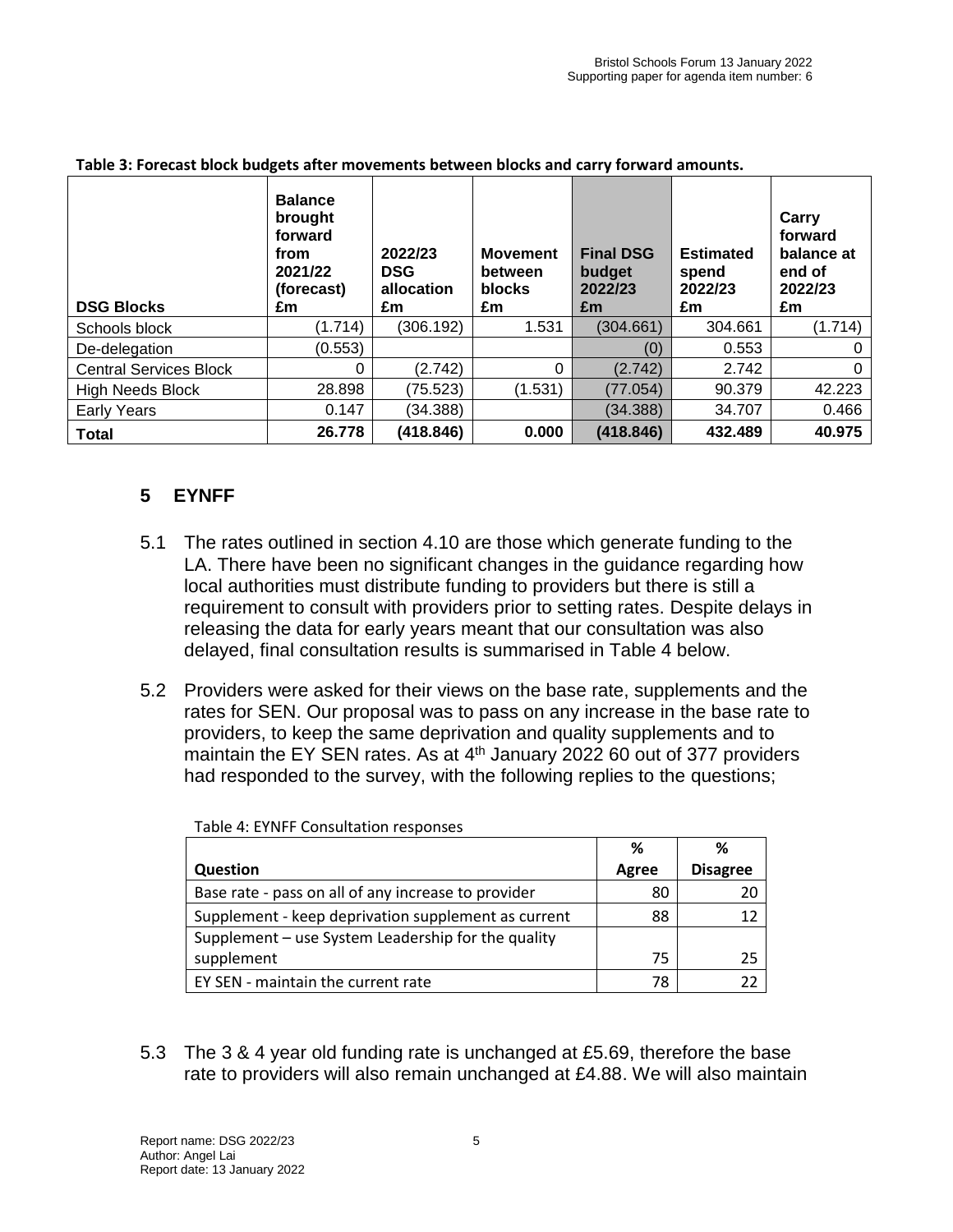the same levels of supplements, SEN rates and the same proportion of central funding.

5.4 For 2 year olds the rate has increased by £0.21 to £5.80, it is intended that we will pass on this increase in full to providers meaning their rate increases from £5.56 to £5.77, with the same £0.03 retained for central administration.

# **6 Central School Services Block (CSSB)**

- 6.1 The purpose of the CSSB is to provide funding for the statutory duties the LA hold for both maintained schools and academies. The CSSB brings together:
	- funding previously allocated through the retained duties element of the Education Services Grant (ESG)
	- funding for ongoing central functions, such as admissions, previously top-sliced from the schools block
	- residual funding for historic commitments, previously top-sliced from the schools block
- 6.2 The LA must still seek Schools Forum approval for Central Services spend, apart from the item relating to school licences which must be repaid to the DfE on behalf of all maintained schools and academies.
- 6.3 **CSSB Budget proposals.** The CSSB allocation for 2022/23 is £2.742m. This total is composed of two distinct components: on-going functions (£2.145m) and historic commitments (£0.596m). The on-going functions element has increased by 5.8% from 2021/22, up from £2.028m. Of the historic commitments, this funding is insufficient to support the contribution to combined services at the previous level, and as such leaves no element to transfer to high needs or elsewhere. Table 5 shows the funding and proposed 2022/23 budgets.

| Type of<br>funding | Component                                         | <b>DSG</b><br><b>Allocation</b><br>2021/22<br>£'000 | 2021/22<br>budget<br>£'000 | <b>DSG</b><br><b>Allocation</b><br>2022/23<br>£'000 | <b>Proposed</b><br>2022/23<br>budget<br>£'000 |
|--------------------|---------------------------------------------------|-----------------------------------------------------|----------------------------|-----------------------------------------------------|-----------------------------------------------|
| Formulaic          | <b>LA Core functions</b>                          | 1,069                                               | 1,069                      | 1,139                                               | 1,139                                         |
| Formulaic          | <b>School Admissions</b>                          | 526                                                 | 526                        | 557                                                 | 557                                           |
| Formulaic          | <b>School Licences</b>                            | 301                                                 | 301                        | 312                                                 | 312                                           |
| Formulaic          | Schools Forum                                     | 23                                                  | 23                         | 23                                                  | 23                                            |
| Formulaic          | Pay & Pension -<br>Centrally employed<br>teachers | 109                                                 | 109                        | 115                                                 | 115                                           |
| Historic           | <b>Combined Services</b>                          | 599                                                 | 599                        | 596                                                 | 596                                           |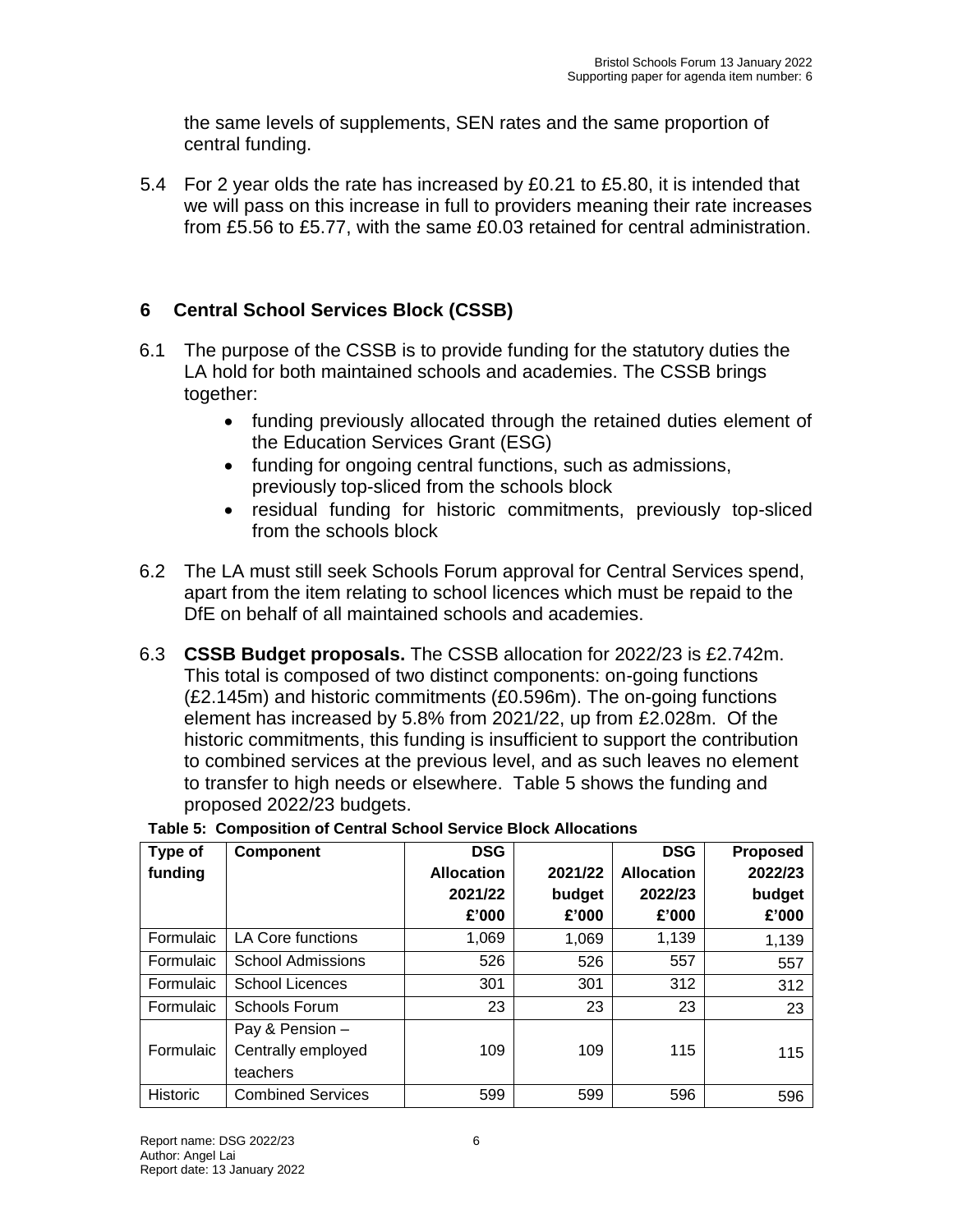| Historic | <b>Prudential Borrowing</b> | .47  |       |       |       |
|----------|-----------------------------|------|-------|-------|-------|
| Total    |                             | 2771 | 2,627 | 2,742 | 2.742 |

- 6.4 **LA Core Functions £1.139m.** Appendix 1 sets out the functions and services that may be included in the LA Core functions budget. The relevant costs for Bristol have been included against these line items. For 2022/23 it is proposed to inflate each item by 2.5% to cover previous pay awards, with additional funding allocated to the Central planning budgets line to compensate for the Combined Budgets allocation (paragraph 6.9) not being uplifted.
- 6.5 **Admissions £0.557m**. The only change to this budget is that arising from the increase in CSSB generally, due to pupil number and rate increases.
- 6.6 **School Licences £0.312m**. The DfE requires the Authority to pay licences on behalf of all maintained schools, academies and free schools in Bristol, to avoid the administration of delegating funding to and recovering the money from each school. The amount for 2022/23 has been advised as £0.312m. There is no requirement for Schools Forum to specifically approve this line of the budget.
- 6.7 **Schools Forum £23k**. This funding is used to support the writing of papers, clerking and hosting the meetings. It is proposed that this allocation remain at the 2021/22 level.
- 6.8 **Pay and Pensions**  Centrally Employed Teachers. The 2021-22 allocation has been uplifted by the 5.8% growth in the on-going services element of the CSSB.
- 6.9 **Combined Budgets. Appendix 2** details the analysis of the £0.596m for Combined Services, which Schools Forum has agreed in the past and it is proposed for agreement again for 2022/23. However, many of these costs are increasing and to reflect this the LA Core Functions line for education planning has been increased.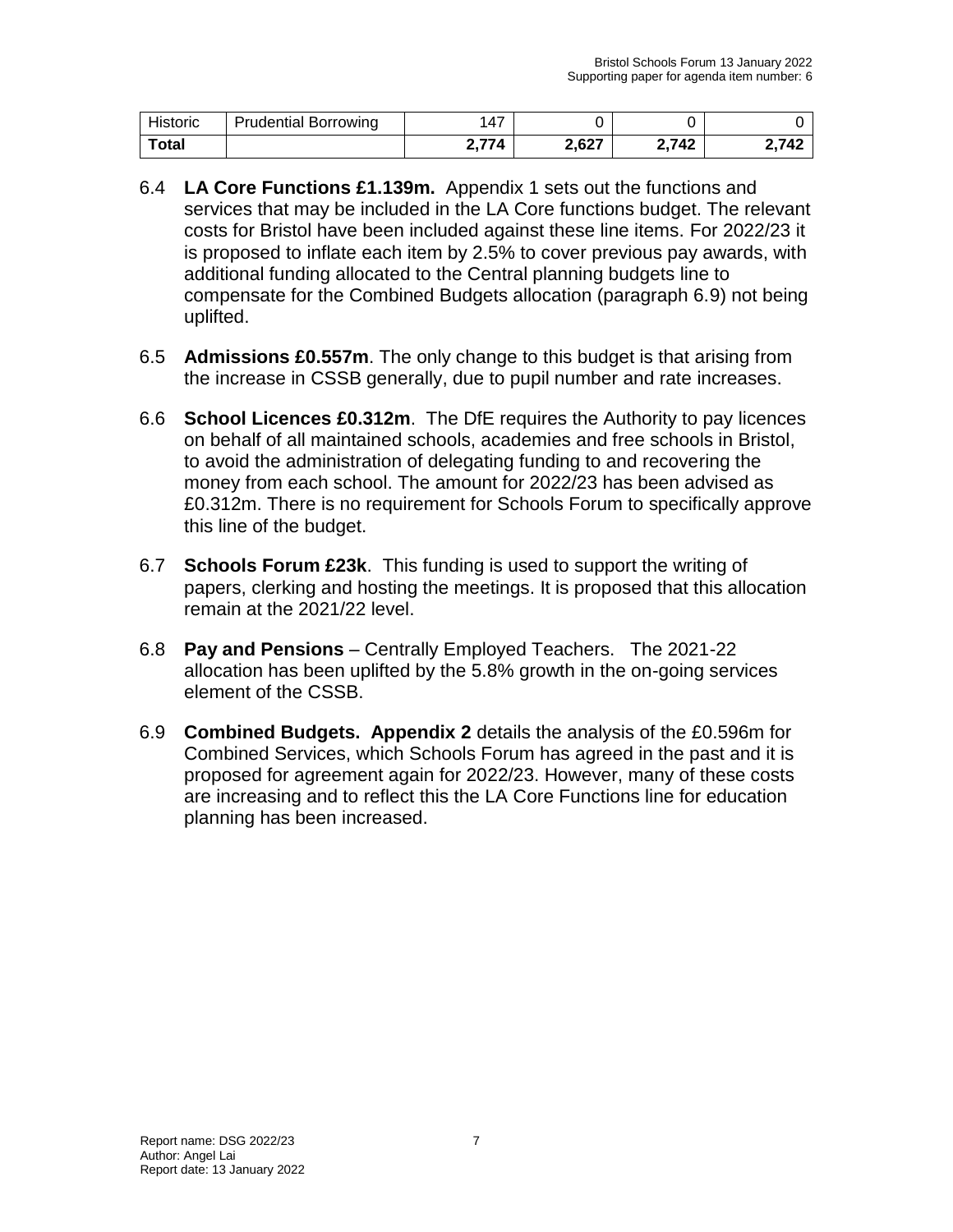# **Appendix 1 – CSSB LA Core Functions**

| Category                     | Component permitted to be funded from central DSG, subject to<br><b>Schools Forum agreement</b>                                                                                                                                                                                                                                                                                      | <b>BCC</b> proposal                                                                                                    | <b>Amount</b><br>2022/23<br>£'000 | Amount<br>2021/22<br>£'000 |
|------------------------------|--------------------------------------------------------------------------------------------------------------------------------------------------------------------------------------------------------------------------------------------------------------------------------------------------------------------------------------------------------------------------------------|------------------------------------------------------------------------------------------------------------------------|-----------------------------------|----------------------------|
| Statutory<br>&<br>Regulatory | Director of children's services and personal staff for director (Sch 2,<br>$\bullet$<br>15a)<br>Planning for the education service as a whole (Sch 2, 15b)<br>$\bullet$                                                                                                                                                                                                              | Central budgets for education planning that<br>are not already charged to Combined<br>Budgets or elsewhere in the DSG. | 104                               | 59                         |
| &<br>Statutory<br>Regulatory | Revenue budget preparation, preparation of information on income<br>$\bullet$<br>and expenditure relating to education, and external audit relating to<br>education (Sch 2, 22)<br>Authorisation and monitoring of expenditure not met from schools'<br>$\bullet$<br>budget shares (Sch 2, 15c)<br>Formulation and review of local authority schools funding formula<br>(Sch 2, 15d) | directly<br>and finance<br>staff<br>Accounting<br>supporting education budget setting and<br>funding for all schools.  | 262                               | 256                        |
| &<br>Statutory<br>Regulatory | Internal audit and other tasks related to the authority's chief finance<br>$\bullet$<br>officer's responsibilities under Section 151 of LGA 1972 except<br>duties specifically related to maintained schools (Sch 2, 15e)                                                                                                                                                            | Estimated cost of internal audit time.                                                                                 | 27                                | 26                         |
| &<br>Statutory<br>Regulatory | Consultation costs relating to non-staffing issues (Sch 2, 19)<br>$\bullet$<br>Plans involving collaboration with other LA services or public or<br>$\bullet$<br>voluntary bodies (Sch 2, 15f)                                                                                                                                                                                       | Estimated cost of public consultation on<br>service development (eg High Needs) and<br>collaborative working.          | 84                                | 82                         |
| Statutory<br>&<br>Regulatory | Standing Advisory Committees for Religious Education (SACREs)<br>$\bullet$<br>(Sch 2, 17)                                                                                                                                                                                                                                                                                            | Current budget for SACRE.                                                                                              | 10                                | 10                         |
| &<br>Statutory<br>Regulatory | Provision of information to or at the request of the Crown other than<br>$\bullet$<br>relating specifically to maintained schools (Sch 2, 21)                                                                                                                                                                                                                                        | Legal Services staff support.                                                                                          | 64                                | 62                         |
| Education<br>Welfare         | Functions in relation to the exclusion of pupils from schools,<br>$\bullet$<br>excluding any provision of education to excluded pupils (Sch 2, 20)<br>School attendance (Sch 2, 16)<br>$\bullet$<br>Responsibilities regarding the employment of children (Sch 2, 18)<br>$\bullet$                                                                                                   | Current budget for Education Welfare.                                                                                  | 410                               | 400                        |
| Asset<br>Management          | Management of the LA's capital programme including preparation<br>$\bullet$<br>and review of an asset management plan, and negotiation and<br>management of private finance transactions (Sch 2, 14a)<br>General landlord duties for all buildings owned by the local authority,<br>$\bullet$<br>including those leased to academies (Sch 2, 14b)                                    | Current<br>budget for<br>education<br>property<br>management<br>capital<br>and<br>programme<br>monitoring.             | 178                               | 174                        |
|                              | TOTAL STATUTORY / REGULATORY FUNCTIONS OF LA                                                                                                                                                                                                                                                                                                                                         |                                                                                                                        | 1,139                             | 1,069                      |